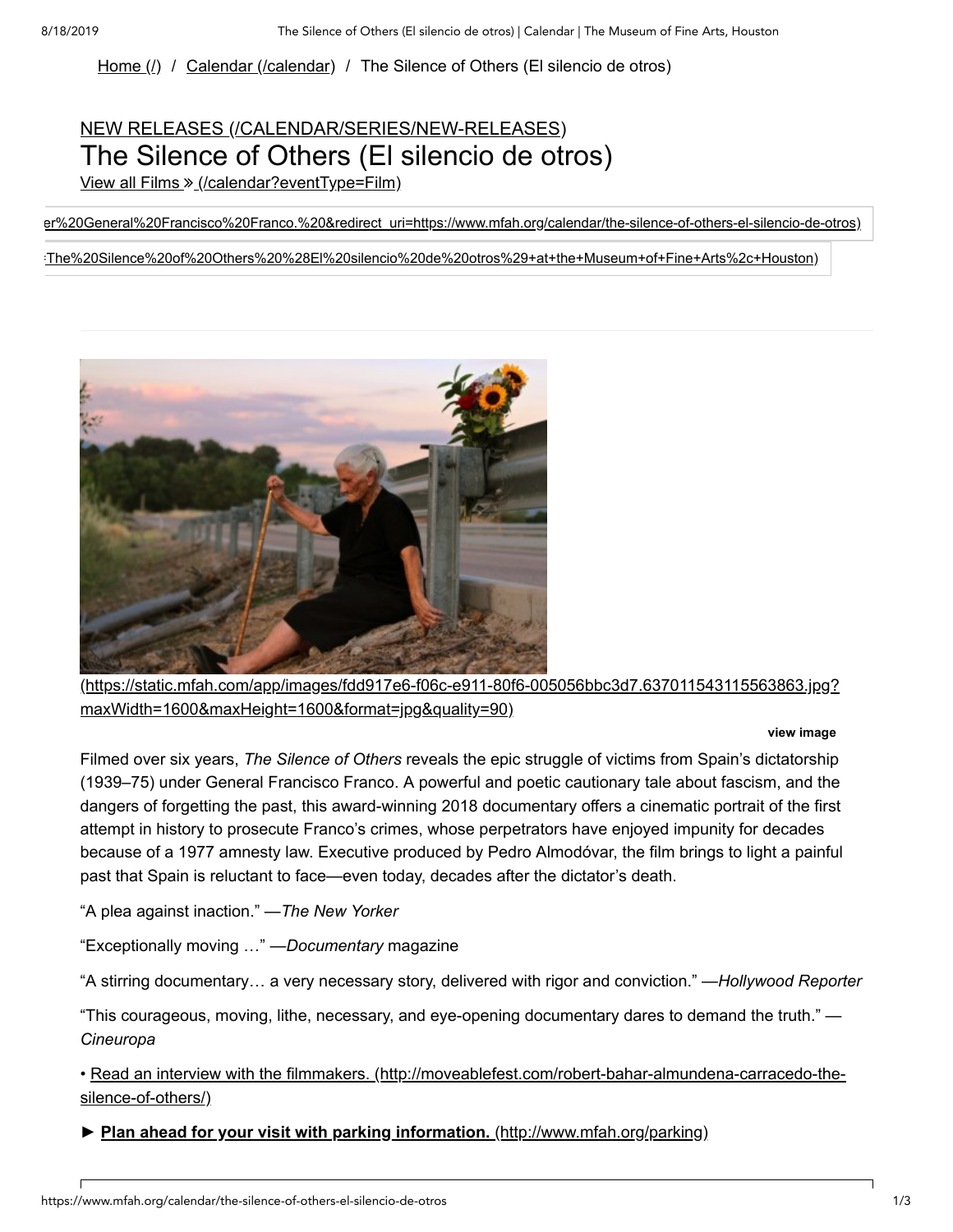

Watch on YouTube <sup>[7]</sup> [\(https://www.youtube.com/watch?v=UHNEtSJIep0&feature=youtu.be\)](https://www.youtube.com/watch?v=UHNEtSJIep0&feature=youtu.be)

**Director** Robert Bahar and Almudena Carracedo **Released** 2018 **Language** Spanish with English subtitles **Country** USA/Spain/Canada/France **Running Time** 96 minutes **Format** Digital, Color **Website** [https://thesilenceofothers.com/ \(https://thesilenceofothers.com/\)](https://thesilenceofothers.com/)